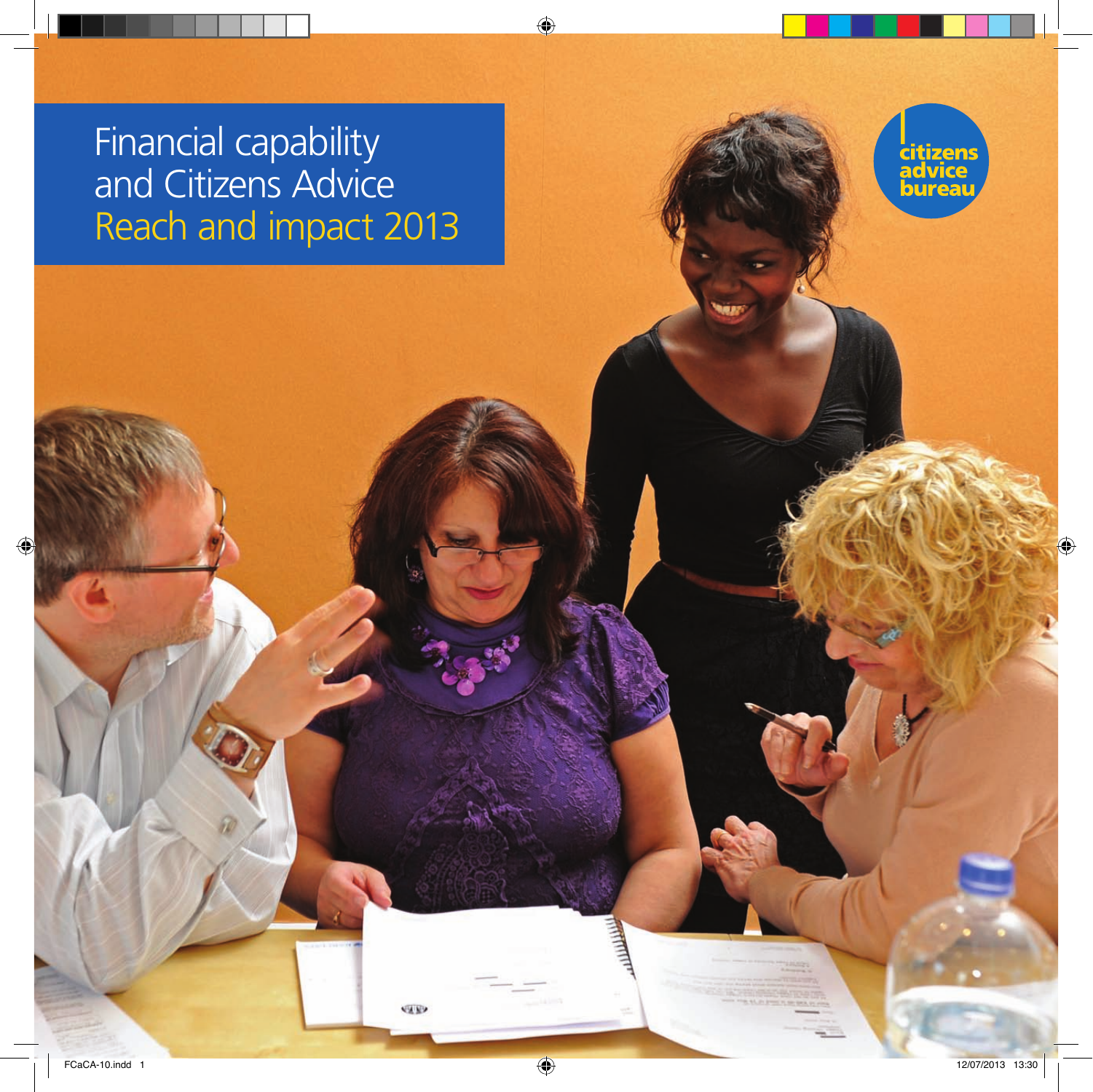This booklet has been produced as part of the Citizens Advice 'Financial Skills for Life' programme.

Key partner



Visit our website for the financial education community and find out about the financial capability forum in your region **www.financialskillsforlife.org.uk**

Join the LinkedIn group 'Financial capability and education in the UK' **www.linkedin.com**

This is an active online community of practitioners and professionals open to anyone with an interest in financial capability and education.

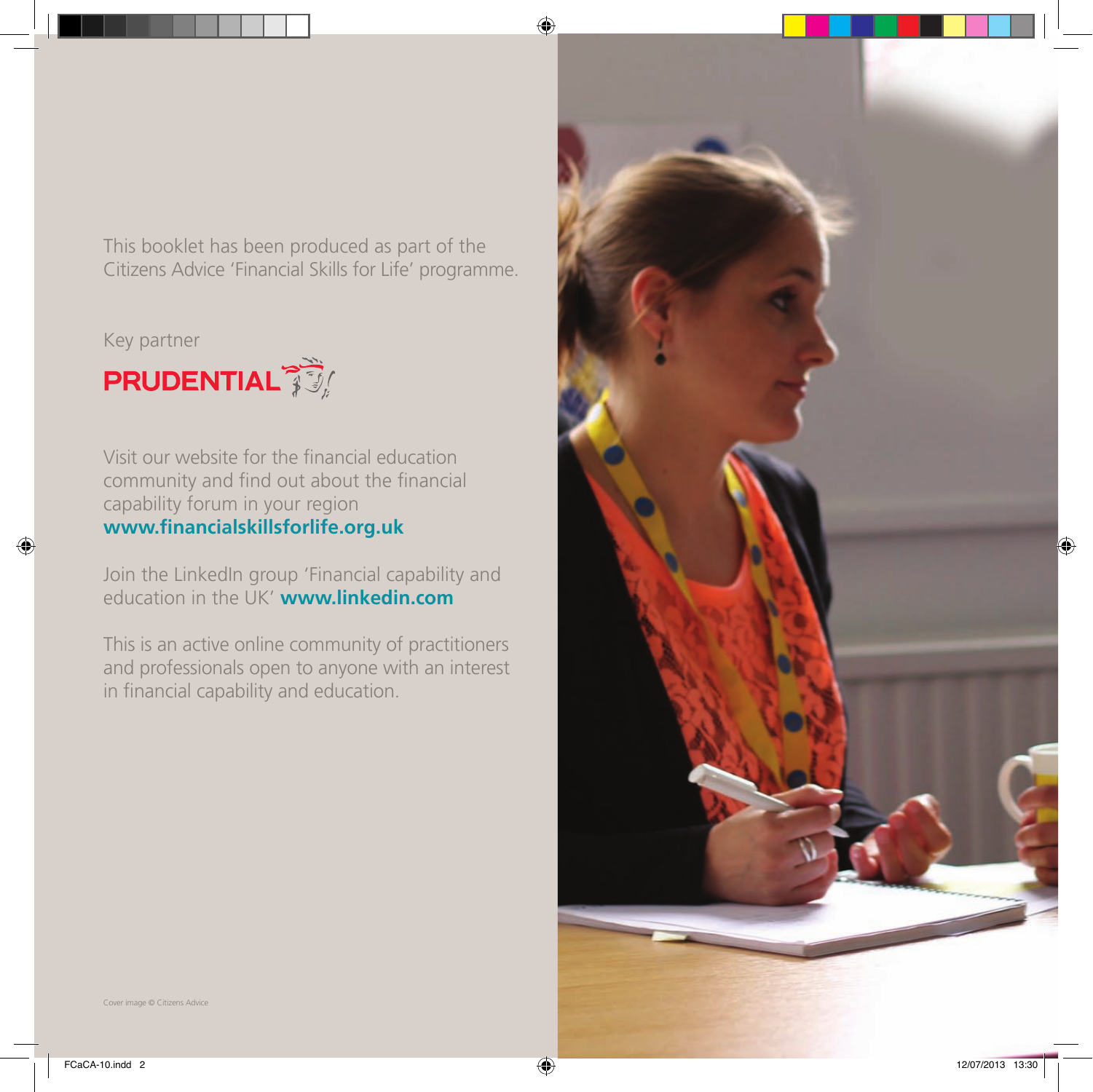

## Reaching communities

Citizens Advice is uniquely placed to reach people in their local communities through our network of 360 bureaux delivering services in over 3,500 community locations.

We want to ensure people who need help get the right help at the right time. Our financial capability work achieves this by:

- Delivering to small groups or one-to-one in trusted settings where people can develop skills to resolve their money problems.
- Developing the skills, knowledge and confidence of frontline workers (volunteers and paid workers) so that they are better able to support clients.

Across England and Wales there are 14 regional financial capability forums with over 1,300 members (Citizens Advice Bureaux and other organisations) working in partnership to reach communities.

### Measuring impact

Measuring impact and reach is an integral part of all activities delivered through the Financial Skills for Life programme (for more detailed information on all our research and evaluation reports visit **www.financialskillsforlife.org.uk**).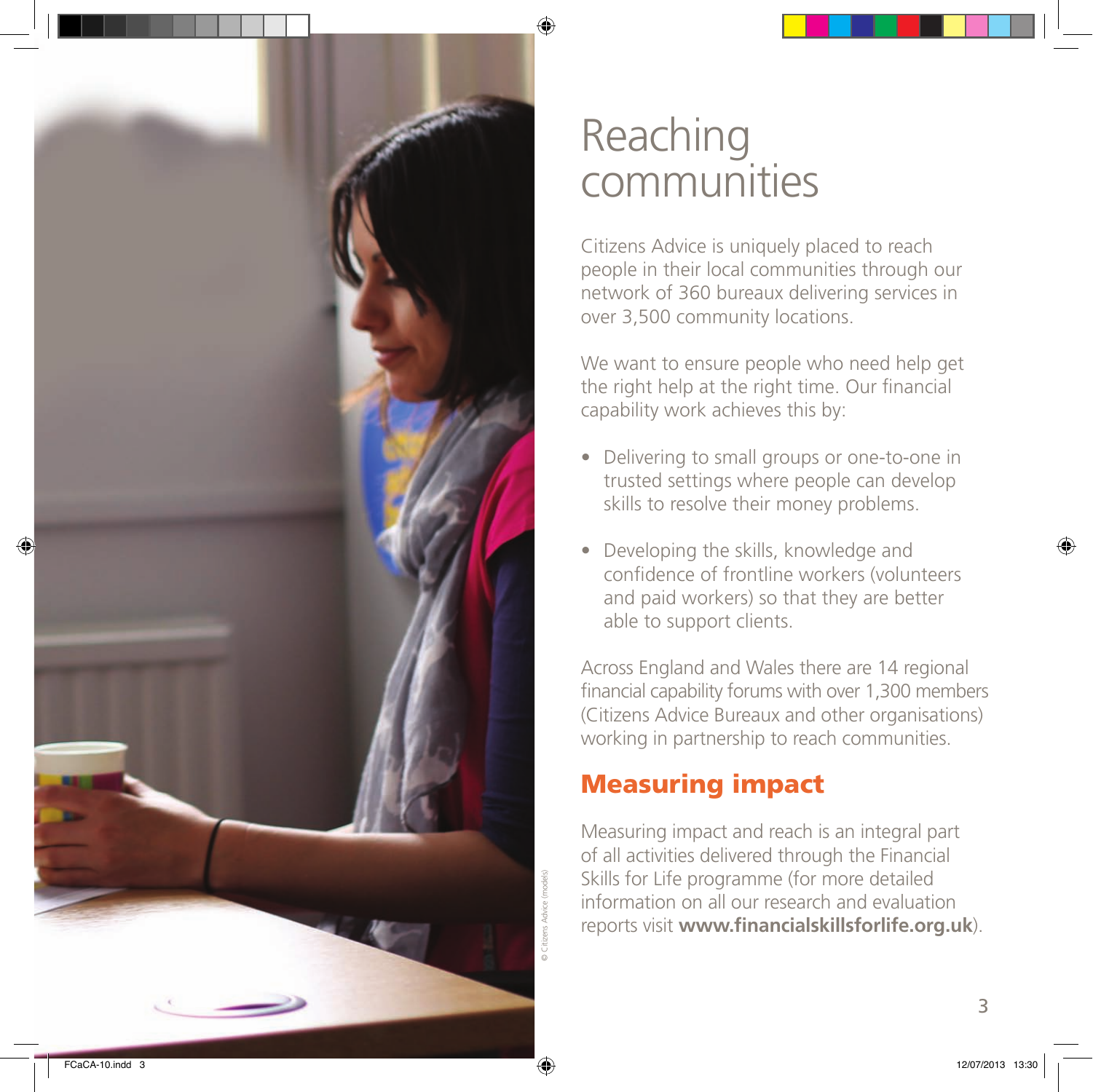# The approach

**Annual survey** – the yearly financial capability survey gives us a detailed picture of bureau financial capability work. This booklet includes a snapshot of activity taken from the annual survey (p.5-7).

Feedback – all participants complete feedback questionnaires. This data is collected by all bureaux that deliver financial capability sessions. Citizens Advice monitors feedback to improve service delivery and promote best practice.

**Impact stories** – we ask a sample of participants to tell us in more detail what impact the financial capability training has had on them, their families and their lives. Four impact stories feature in this booklet (p.8-11).

**External evaluations** – we have commissioned over 20 project evaluations and research reports. Take a look at the latest one *Quids In: financial capability for social housing tenants*  www.financialskillsforlife.org.uk/QuidsInReport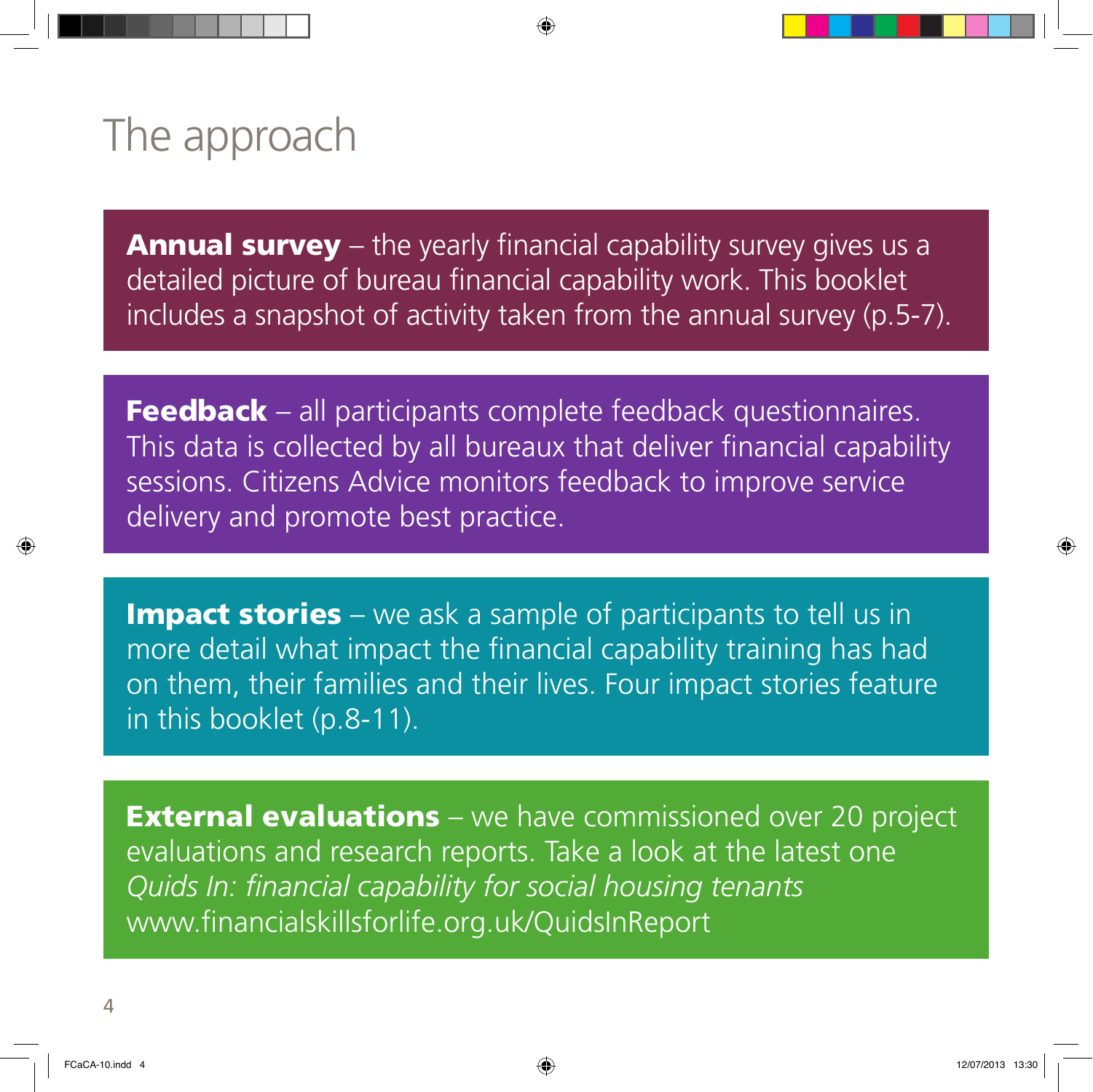## **Activity**

### Bureaux doing financial capability

The latest annual survey shows that **233**  of the responding bureaux delivered financial capability last year. A small number of bureaux (13) have said that they are no longer doing financial capability work. However, of the bureaux that were not doing this work last year, 40 are delivering now or planning to deliver this year.

We asked bureaux if they offered some level of financial capability to their clients:

- **O** Yes and continue to deliver in current financial year
- **O** Yes but no longer delivering
- **O** No but delivering now or planning to do so
- No  $\bullet$

**12.7%**

**69.9%**

**4.1%**

**13.3%**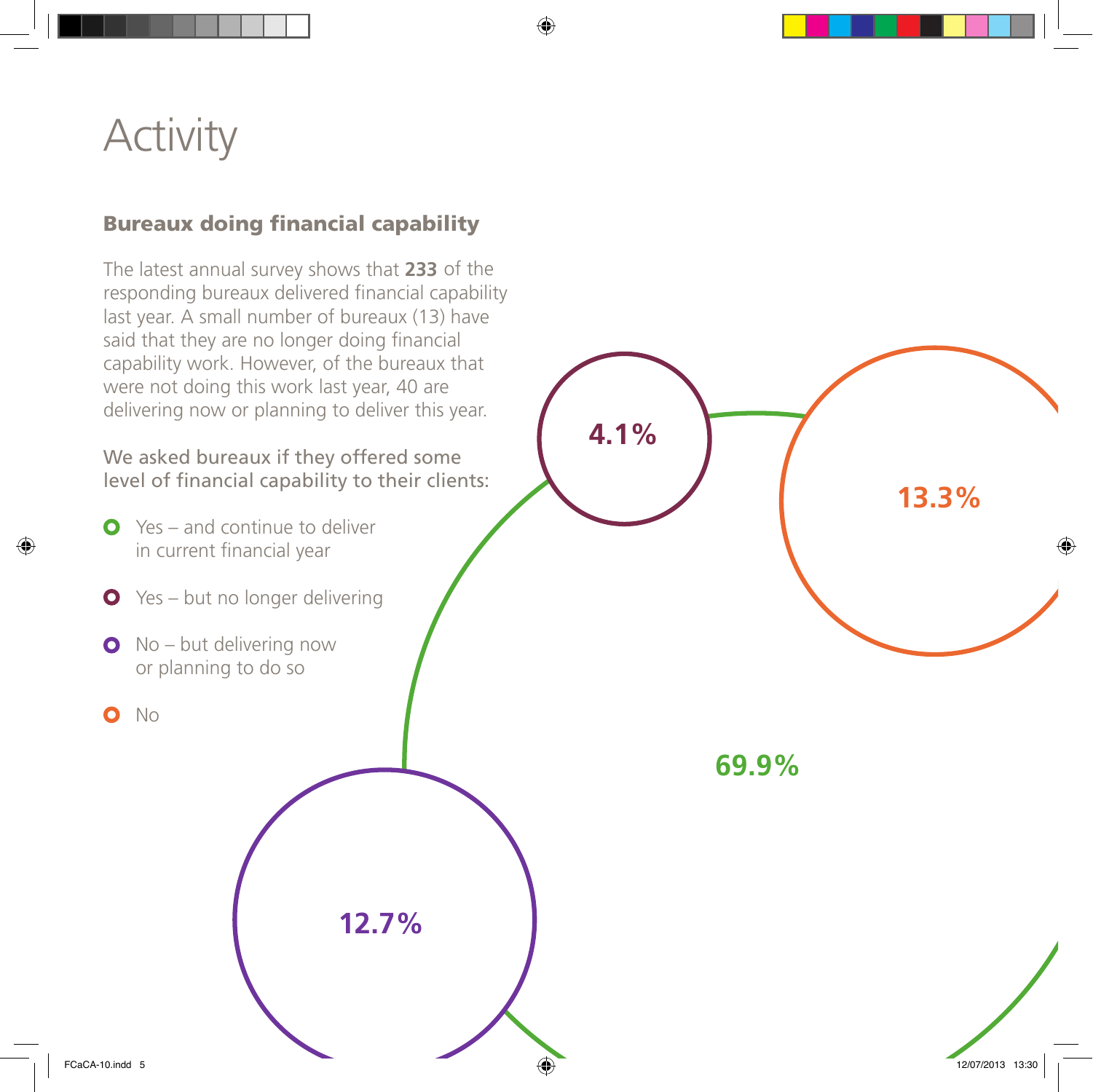# People

Over 163,000 people have benefited from financial capability training delivered by the bureaux that responded to the survey.

39,707 individuals participated directly in financial capability sessions. Young people and school children make up slightly less than 40 per cent of training to around 131,640 clients. $*$ all those who benefited from training; and adults just over 60 per cent.

In addition, we reached 8,228 frontline workers (support workers in a range of settings) who use the training to pass on financial education to the people they support. We estimate that following training with a Citizens Advice Bureau (CAB), the support workers have cascaded the skills, knowledge and

\*The estimate is based on research carried out by independent evaluators. The evidence shows that a frontline worker cascades the training to at least 15 clients in one year.

#### Direct training beneficiaries









20.72% frontline workers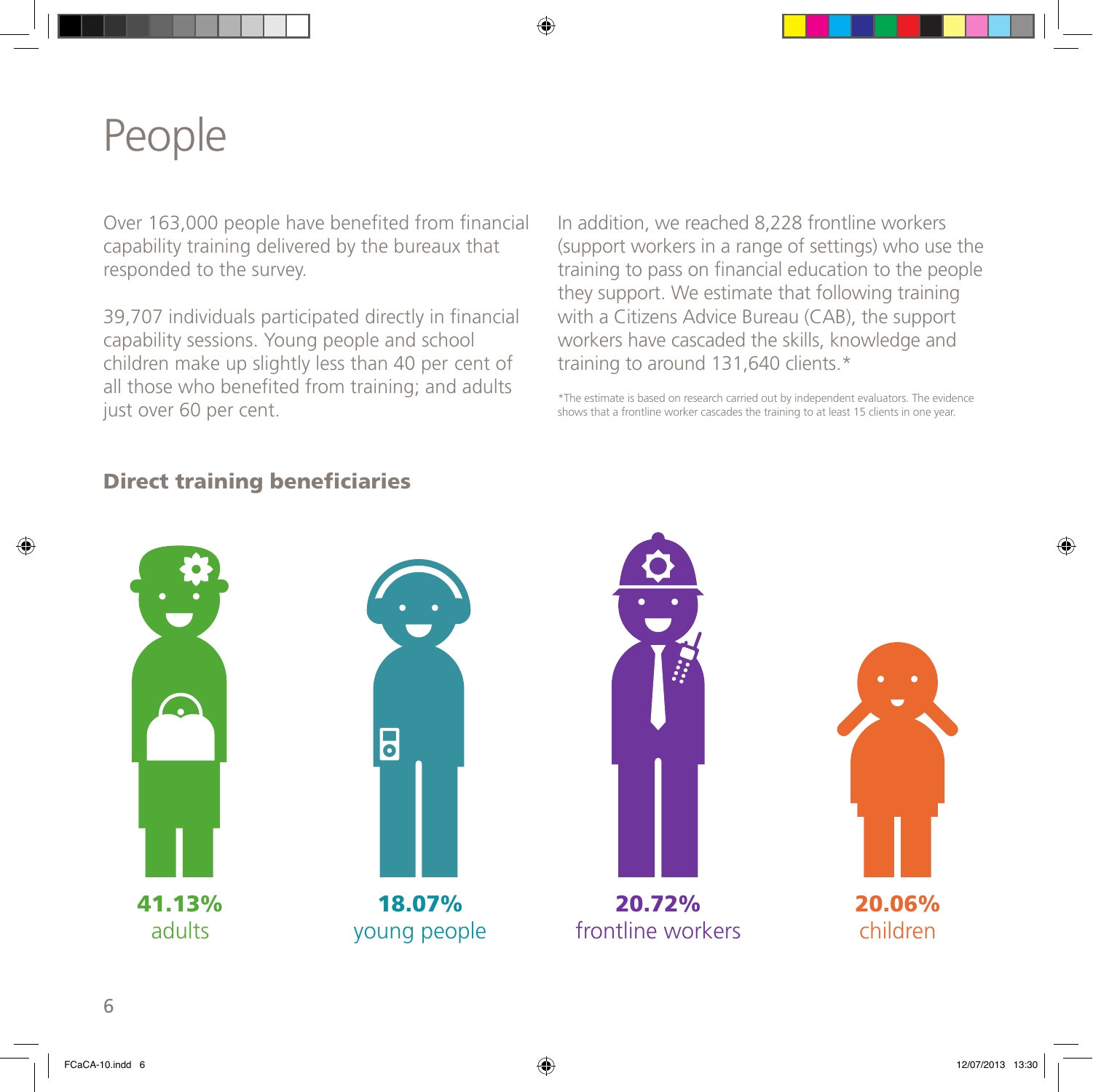## Volunteers and staff

may be the send the volunteer's role. evaluation. Financial capability work 30 outreach, marketing, monitoring and preparing resources, administration, activity, including: delivering training, are involved in financial capability 70 Citizens Advice service; not only do Volunteers are the backbone of the they provide general advice but many may be the sole area of activity or it



**doing financial capability** 



**doing financial capability** 

Financial capability activity is also carried out by paid staff; they undertake a wide range of roles such as: trainer or tutor, raising awareness through outreach work, developing sessions and resources. Some coordinate and project manage large programmes whereas for others financial capability is not their sole activity.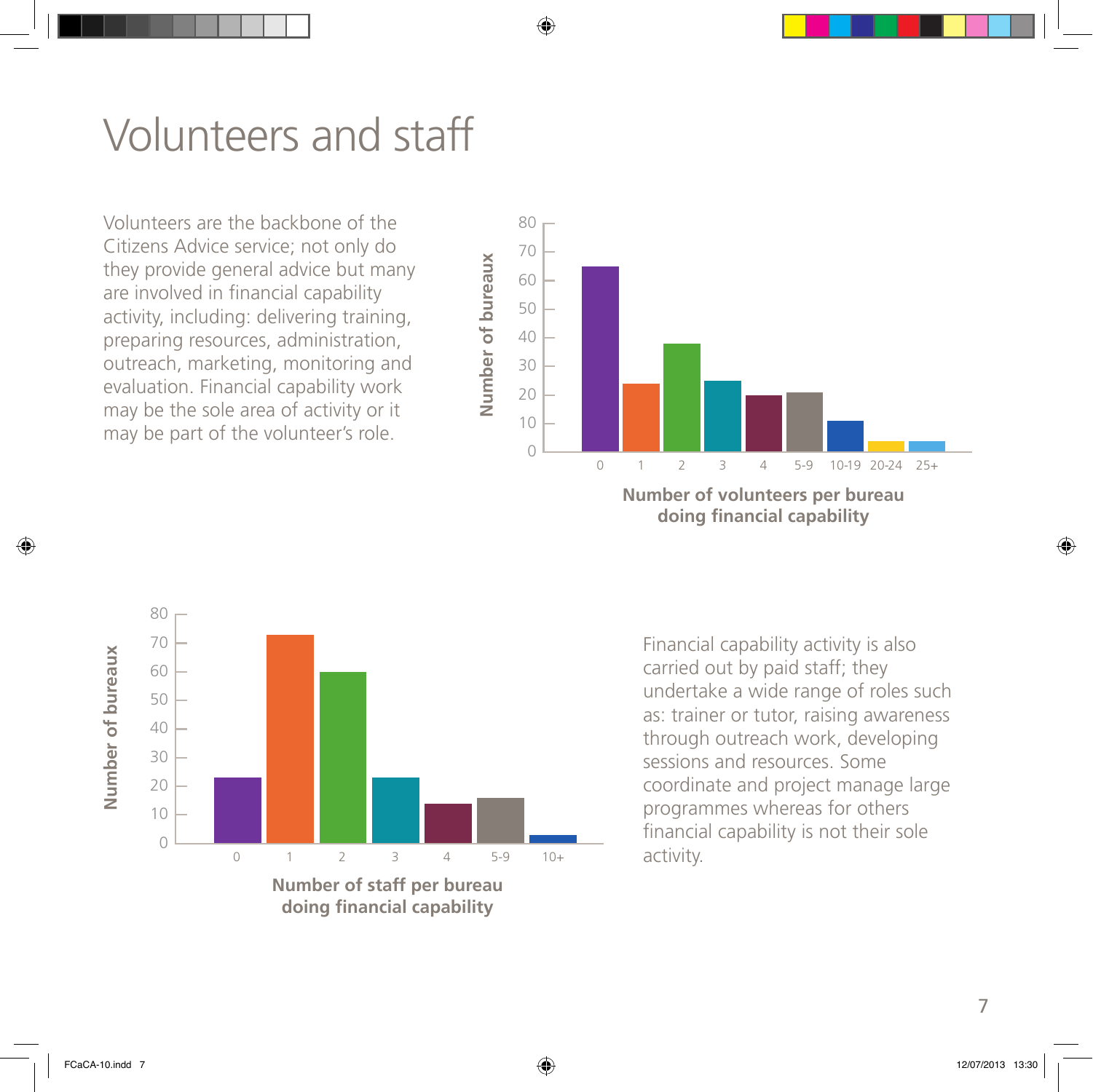### Kay's story

**" I am now able to give my clients one-to-one advice which covers financial issues, welfare and money management. They come back because they trust me and I have built that rapport."**

**Kay** is a midwife who cares for women that are HIV positive and their babies before, during and after the birth.

"My aim is always to give the women I care for the same quality of care that HIV negative women receive... that means high quality antenatal care, support during labour and post partum care."

Once a week an outreach worker from Enfield CAB comes in and gives advice on immigration, housing, benefits etc. Kay could see that there was a need to include money management support to the women, many of whom are in dire financial situations. Kay attended three financial capability sessions run by Enfield CAB in autumn 2012.

"I thought I was really savvy about finances but it was a rude awakening – I didn't know a lot of it and I got a lot of the quizzes and exercises wrong!" Kay now offers money management in two ways: as part of a parenting course for small groups and in oneto-one sessions (before and after the baby is born).

In 2013, Kay will deliver money management skills to around 120 women in the parenting groups that run three times a year. She will also offer one-to-one sessions to around 50 women a year.

"These women are coming back to me for women's health advice – and they ask for help in every area of their life. I am trying to offer a service which covers health and social care issues."

Another positive spin off is that Kay has been asked to co-deliver a 'Mentoring Mother Programme' by Positively UK (a charity working with the HIV positive community). The programme will train HIV positive mothers to provide peer support. Kay was successful in getting managing money into the programme.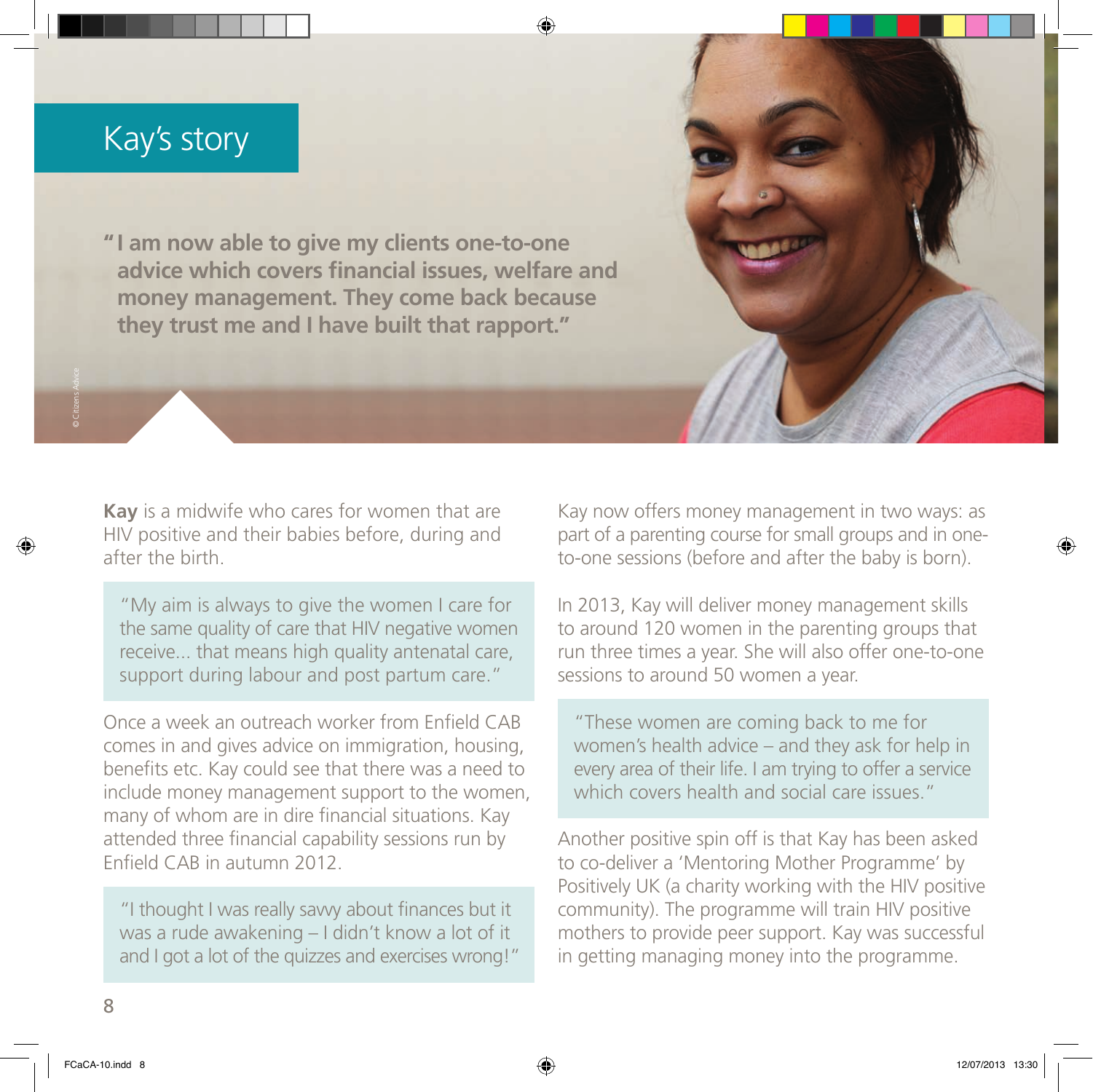## Alan's story

**" I was used to budgeting week to week for so many years, I needed guidance on how to budget over longer periods of time. The sessions were really helpful and meant I was able to get a better picture of my problems."**

Alan, an unemployed father, attended a CV-building course at his local CAB in Stockton to help him identify his skills and look for work. He found the course really useful and then learnt about a financial capability course that was on offer.

Alan went along to the sessions which highlighted the money management problems he was having around debt, budgeting and saving. It helped him identify why these issues had been a struggle for such a long period of time. Alan could see that he needed to figure out a long term solution on how to manage his money.

The most worrying part was the fact he was unable to plan ahead for big events such as Christmas and family holidays. He found himself constantly falling behind on regular payments such as car insurance and he was continuously getting into debt.

Since the session, Alan is now able to pay more attention to the details he once overlooked, for example, looking for the best deals with energy providers and service providers, monitoring bills and setting up payment plans that work for him.

Alan is now able to check the household budget. This meant he saw how much he fell short each month and enabled him to make small adjustments to his spending and saving. This significantly improved his financial situation; so much so that now he can plan trips, Christmas and birthdays and even provide healthier meals for his family. Prioritising scheduled bills and debt repayments has eased the financial pressure on him and made the family more content.

Not only has Alan benefited from the financial capability sessions but he is also giving something back to the local community by volunteering at Stockton CAB.

© Citizens Advice (model)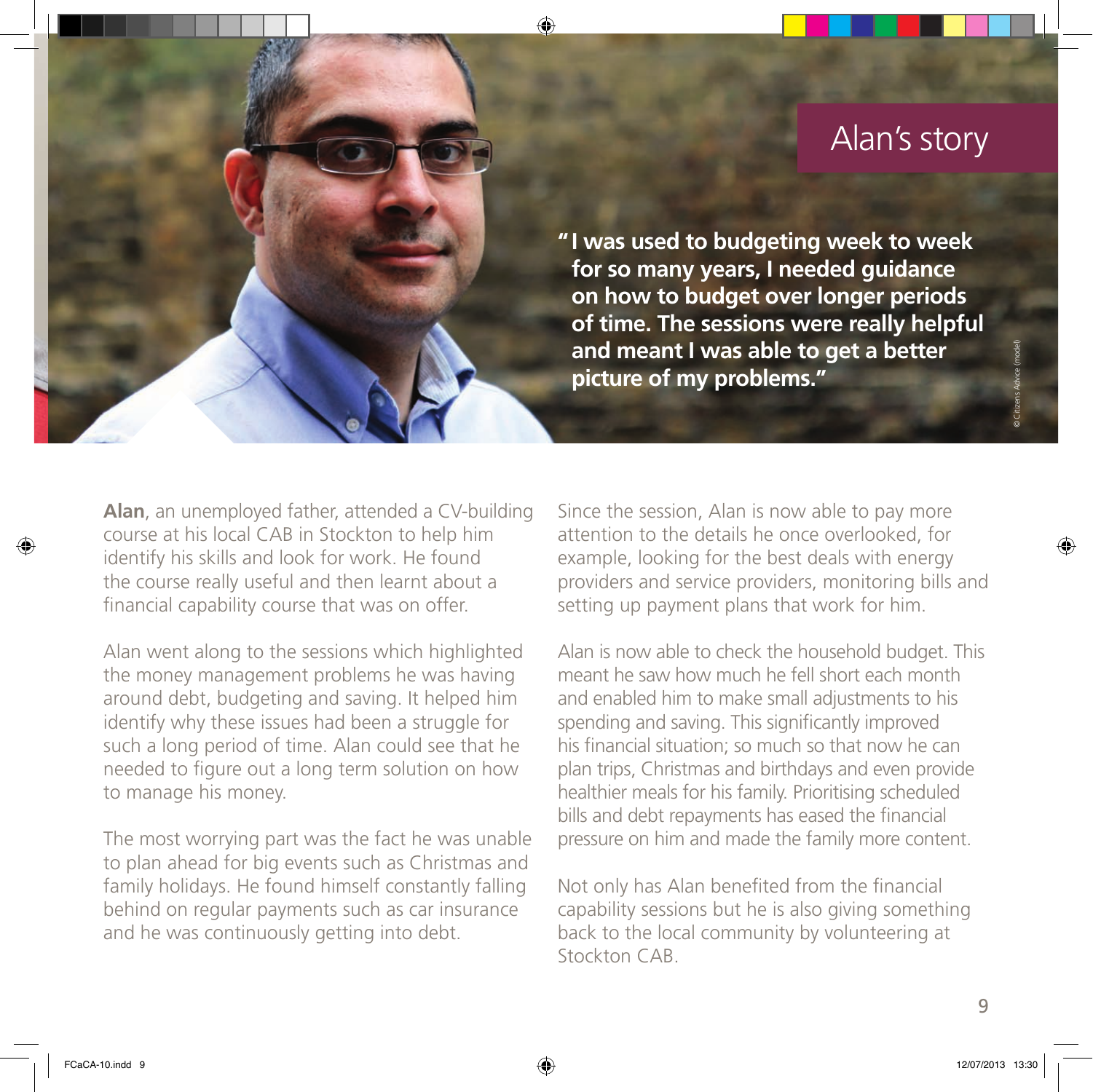### Magdalena's story

**" Friends now call me for advice and ask, 'What do you think about this, I'd like to save, what's your advice?' I am a bit of a local expert in my community!"**

**Magdalena** and her family have lived in Liverpool since 2007. Her husband works full-time as a butcher and they have a 13 year old daughter who receives disability living allowance due to a severe hearing impairment. Magdalena stays at home and receives carer's allowance. Polish is her first language and she has limited English.

She went to her local bureau (Wavertree CAB) for advice with a Polish-speaking adviser, who told Magdalena about the financial capability sessions he runs for Polish speakers.

*"*I was interested in general information about money management and any guidance on how to make life easier for me and my family. I often wonder if I am doing things correctly.

I didn't really know what to expect but I really liked the fact that we worked as a group. We did some exercises in small groups and we had the chance to chat informally in the breaks and to share knowledge and learn from each other. Meeting people with different problems was really useful and being able to interact and work together was great.

I have recommended the training to family and friends and I have passed on a lot of the tips and advice from the training. I have passed on tips like doing the washing at night time if the night tariff for electricity is cheaper than the day tariff."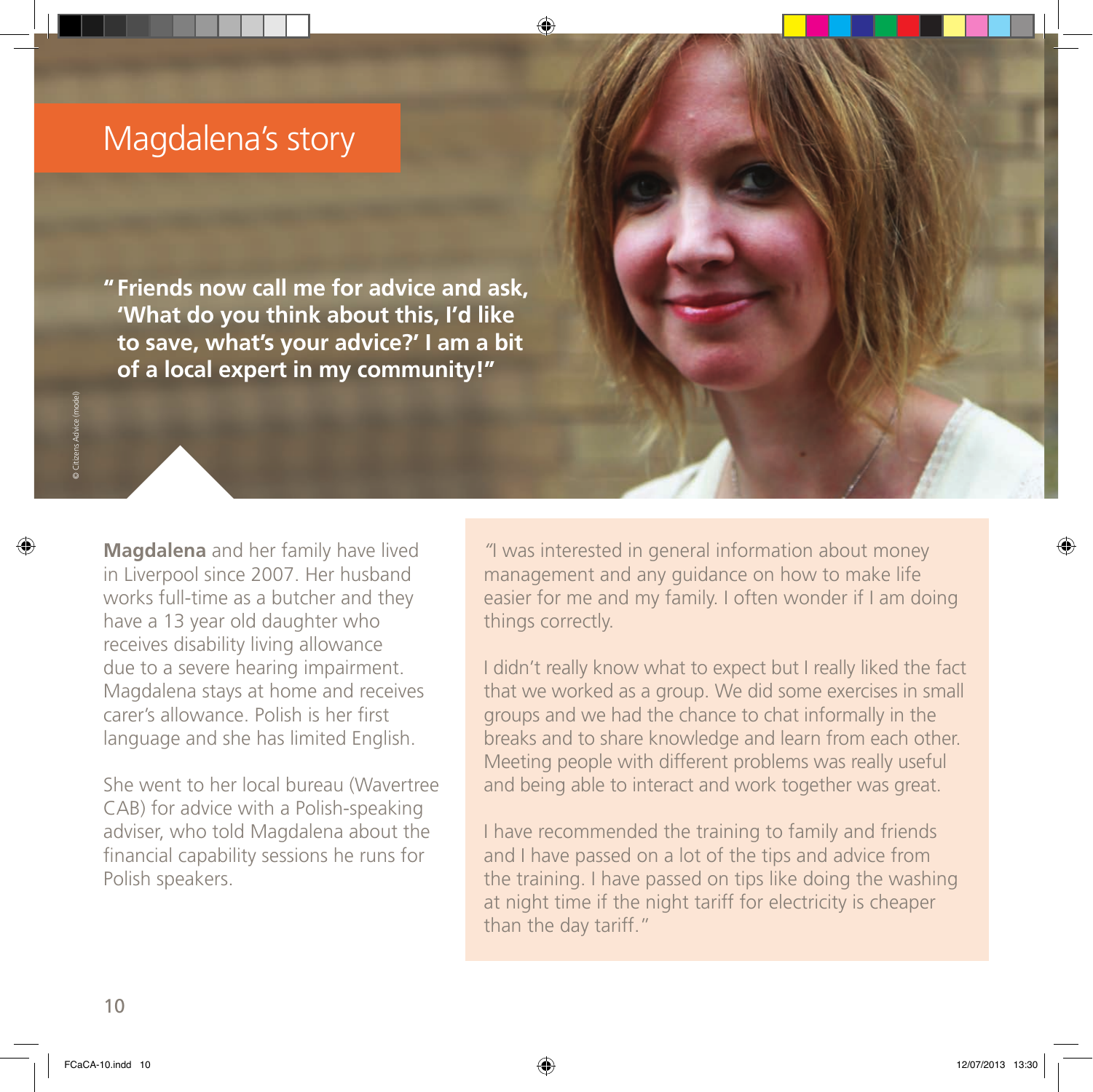## Ceri's story

**"I never had anyone ever to show me how to manage money and I don't want my daughters to go through the sort of money problems I have had to deal with."**

**Ceri and Jez** have three children aged five, three and two. Jez works full-time and Ceri works part-time as a cleaner in the local primary school. Ceri and Jez have had support from Stratford and District CAB to help manage and pay back multiple debts.

The financial capability worker made a home visit to check the prepayment meter as they were putting in an excessive amount. Following the visit, Ceri decided to attend a Mini Money Magic session at Lighthorne Heath Children's Centre with her two youngest daughters.

"It was amazing watching the children and seeing how much they enjoyed counting their pretend pennies into a purse and going shopping to buy fresh fruit. I couldn't believe that all those little children could sit still for so long – they were all listening and you could see they just loved every minute of it.

It really made me think – I realised as a child I never got to handle money or learn about the value of money. So that's why I jumped at the chance to sign up for Moneygo-Round, a six-week course at the Children's Centre.

We still have our money problems but now we have learned how to keep track of our money and keep it under control. We have started planning for the future, and my daughters are going on their first holiday ever in the summer!"